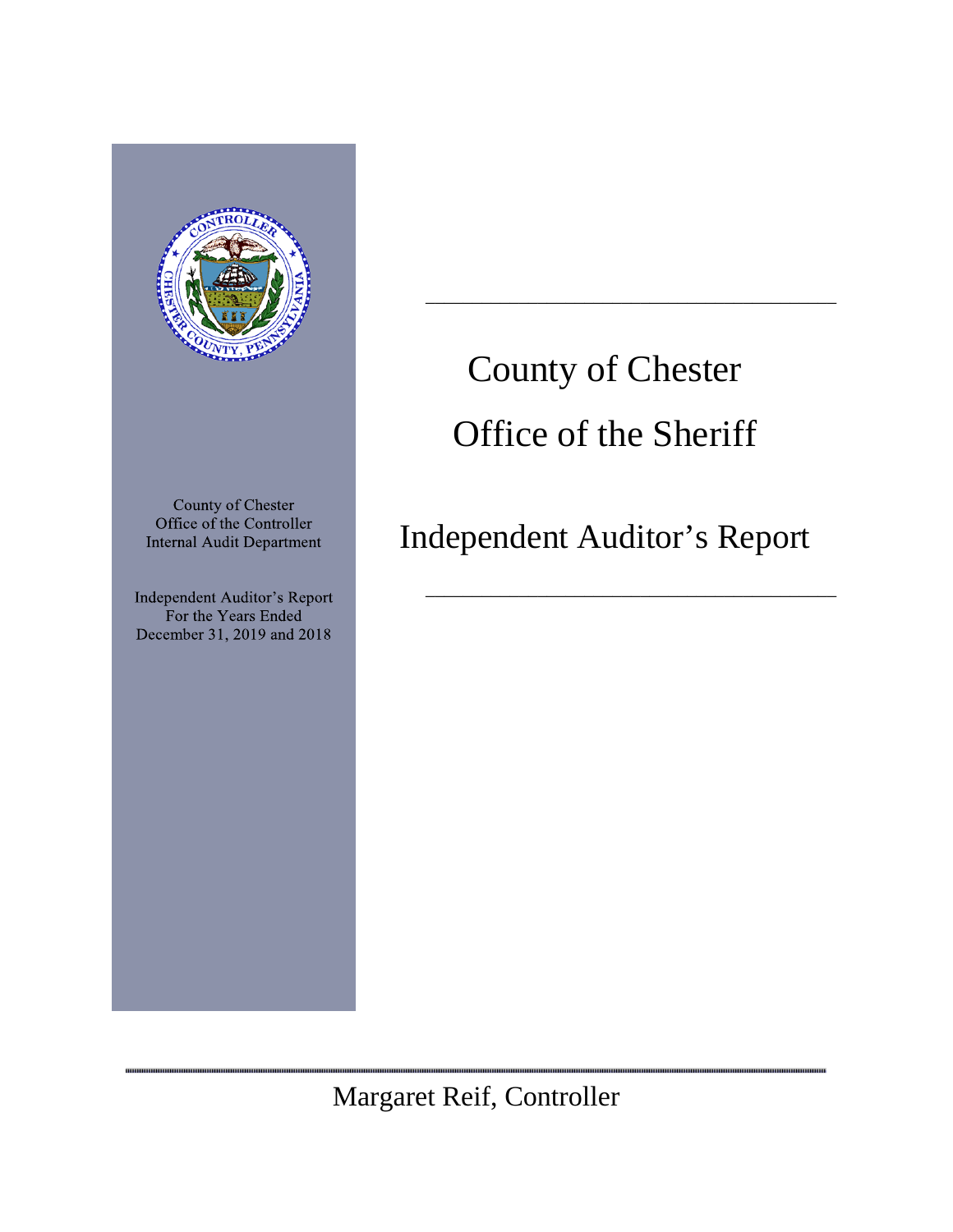**Office of the Sheriff**

**Annual Financial Statement Audit**

**As of December 31, 2019 and 2018**

**Fredda Maddox, Sheriff Office of the Sheriff Chester County Justice Center 201 West Market Street, Suite 1201 West Chester, PA 19380-0989**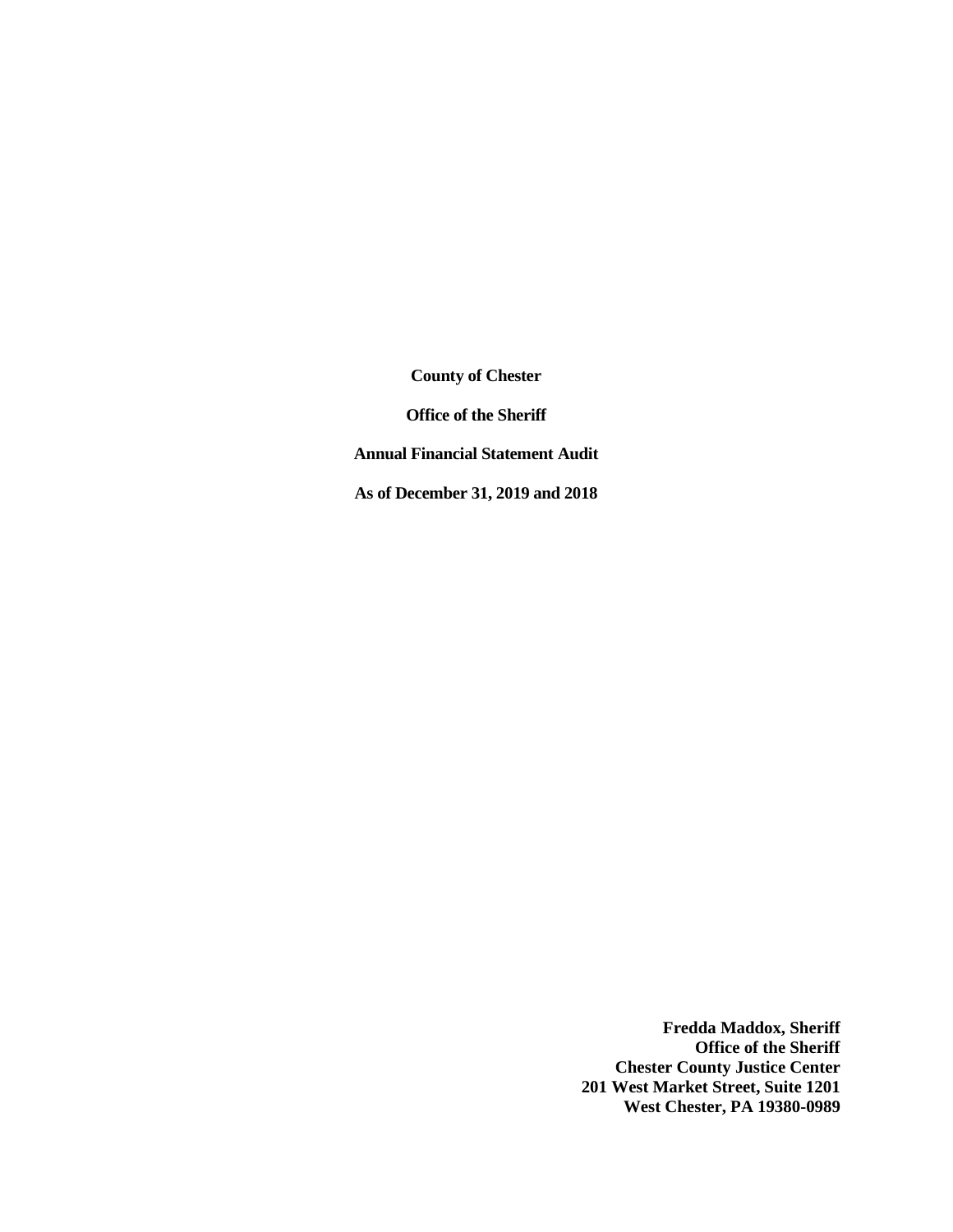## **Office of the Sheriff**

## **For the Years Ended December 31, 2019 and 2018**

## **Table of Contents**

| <b>Financial Statements</b>                                     |  |
|-----------------------------------------------------------------|--|
|                                                                 |  |
|                                                                 |  |
|                                                                 |  |
| Independent Auditor's Report on Internal Control over Financial |  |
|                                                                 |  |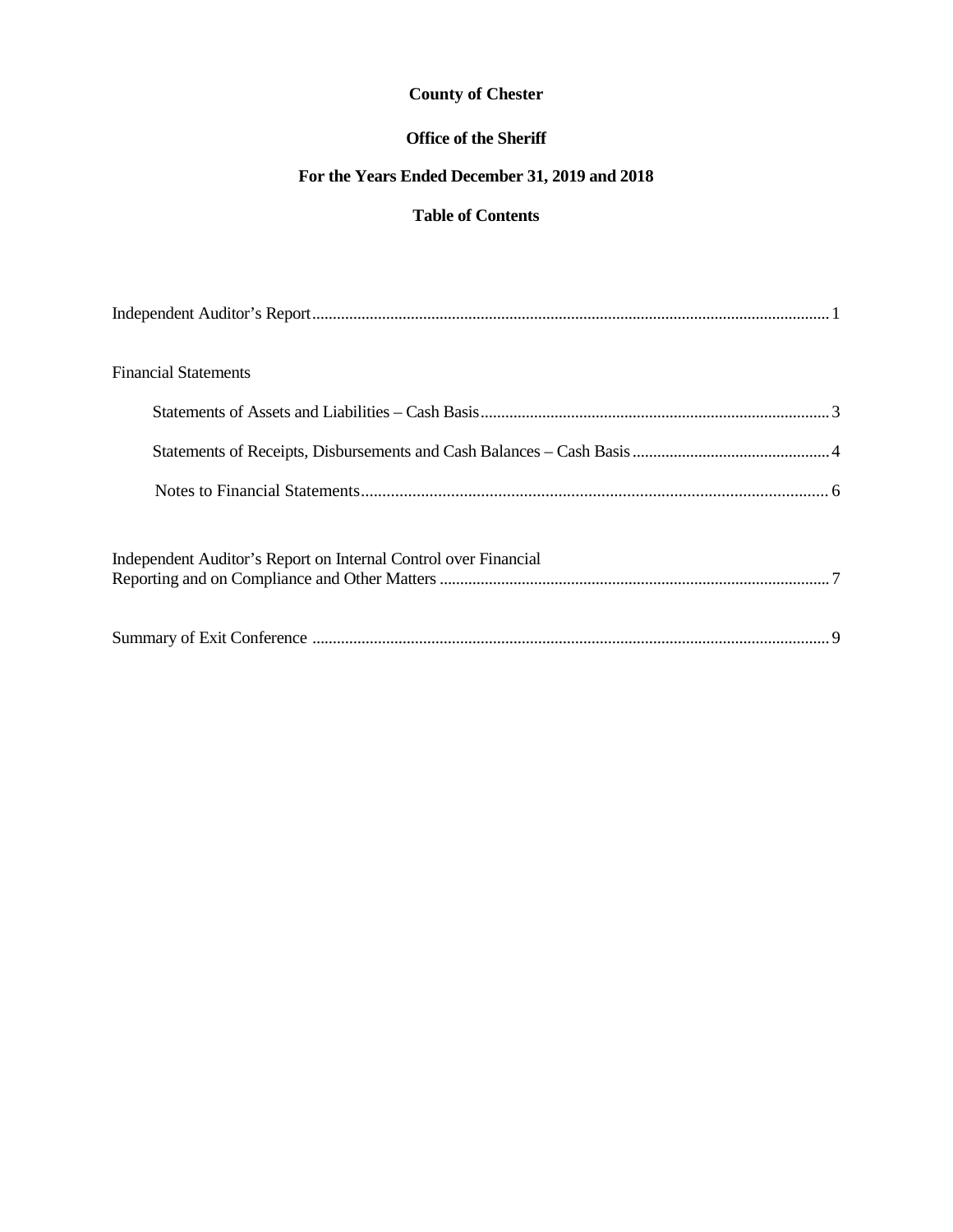

## **COUNTY OF CHESTER** OFFICE OF THE CONTROLLER

313 WEST MARKET STREET, SUITE 6302, P.O. BOX 2748, WEST CHESTER, PA 19380-0991 TELEPHONE: (610) 344-6155 FAX: (610) 344-6750

**MARGARET REIF CONTROLLER** 

> Fredda Maddox, Sheriff Office of the Sheriff Chester County Justice Center 201 West Market Street, Suite 1201 West Chester, PA 19380-0989

#### **Independent Auditor's Report**

#### **Report on the Financial Statements**

We have audited the accompanying financial statements of the Office of the Sheriff *(Sheriff*), which comprises the statements of assets and liabilities arising from cash transactions as of December 31, 2019 and 2018, and the related statements of cash receipts, disbursements and cash balances for the years then ended, and the related notes to the financial statements.

#### *Management's Responsibility for the Financial Statements*

Management is responsible for the preparation and fair presentation of these financial statements in accordance with the cash basis of accounting described in Note 1; this includes determining that the cash basis of accounting is an acceptable basis for the preparation of the financial statements in the circumstances. Management is also responsible for the design, implementation, and maintenance of internal control relevant to the preparation and fair presentation of financial statements that are free from material misstatements, whether due to fraud or error.

#### *Auditor's Responsibility*

Our responsibility is to annually audit the accounts of every row office within the County and to report the results of such audits to the Chester County Commissioners, the Chester County Court of Common Pleas, the Auditor General of Pennsylvania, and to the governing body of each political subdivision which is entitled to receive funds collected on its behalf by the *Sheriff*.

Our responsibility is to express an opinion on these financial statements based on our audit. We conducted our audit in accordance with auditing standards generally accepted in the United States of America and the Government Auditing Standards issued by the Comptroller General of the United States. Those standards require that we plan and perform the audit to obtain reasonable assurance about whether the financial statements are free of material misstatement.

An audit involves performing procedures to obtain audit evidence about the amounts and disclosures in the financial statements. The procedures selected depend on the auditor's judgment, including the assessment of the risks of material misstatement of the financial statements, whether due to fraud or error. In making those risk assessments, the auditor considers internal control relevant to the entity's preparation and fair presentation of the financial statements in order to design audit procedures that are appropriate in the circumstances, but not for the purpose of expressing an opinion on the effectiveness of the entity's internal control. Accordingly, we express no such opinion. An audit also includes evaluating the appropriateness of accounting policies used and the reasonableness of significant estimates made by management, as well as evaluating the overall financial statement presentation.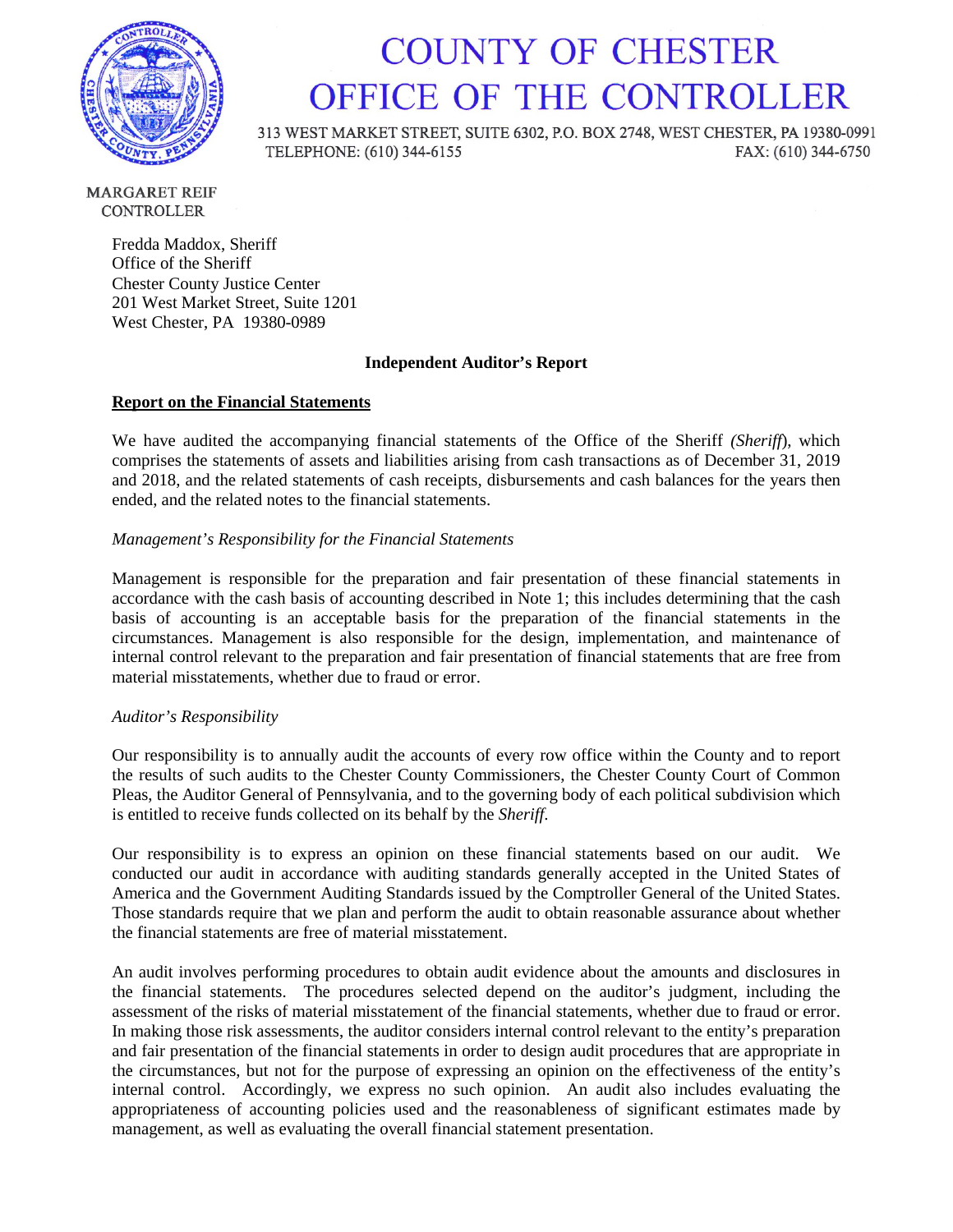We believe that the audit evidence we have obtained is sufficient and appropriate to provide a basis for our opinion.

#### *Opinion*

In our opinion, the financial statements referred to above present fairly, in all material respects, the assets and liabilities arising from cash transactions of the *Sheriff* as of December 31, 2019 and 2018, and its cash receipts, disbursements and cash balances for the years then ended in accordance with the cash basis of accounting described in Note 1.

#### *Basis of Accounting*

We draw attention to Note 1 of the financial statements, which describes the basis of accounting. The financial statements are prepared on the cash basis of accounting, which is a basis of accounting other than accounting principles generally accepted in the United States of America. Our opinion is not modified with respect to this matter.

#### *Other Matter*

In accordance with Government Auditing Standards, Internal Audit has also issued a separate report dated December 18, 2020 on our evaluation of the *Sheriff's* internal control over financial reporting and on our tests of compliance with certain provisions of laws, regulations, policies and/or procedures. That report is an integral part of an audit performed in accordance with Government Auditing Standards and is to be read in conjunction with this report in considering the results of our audit.

Margaret Reif

Margaret Reif Controller December 21, 2020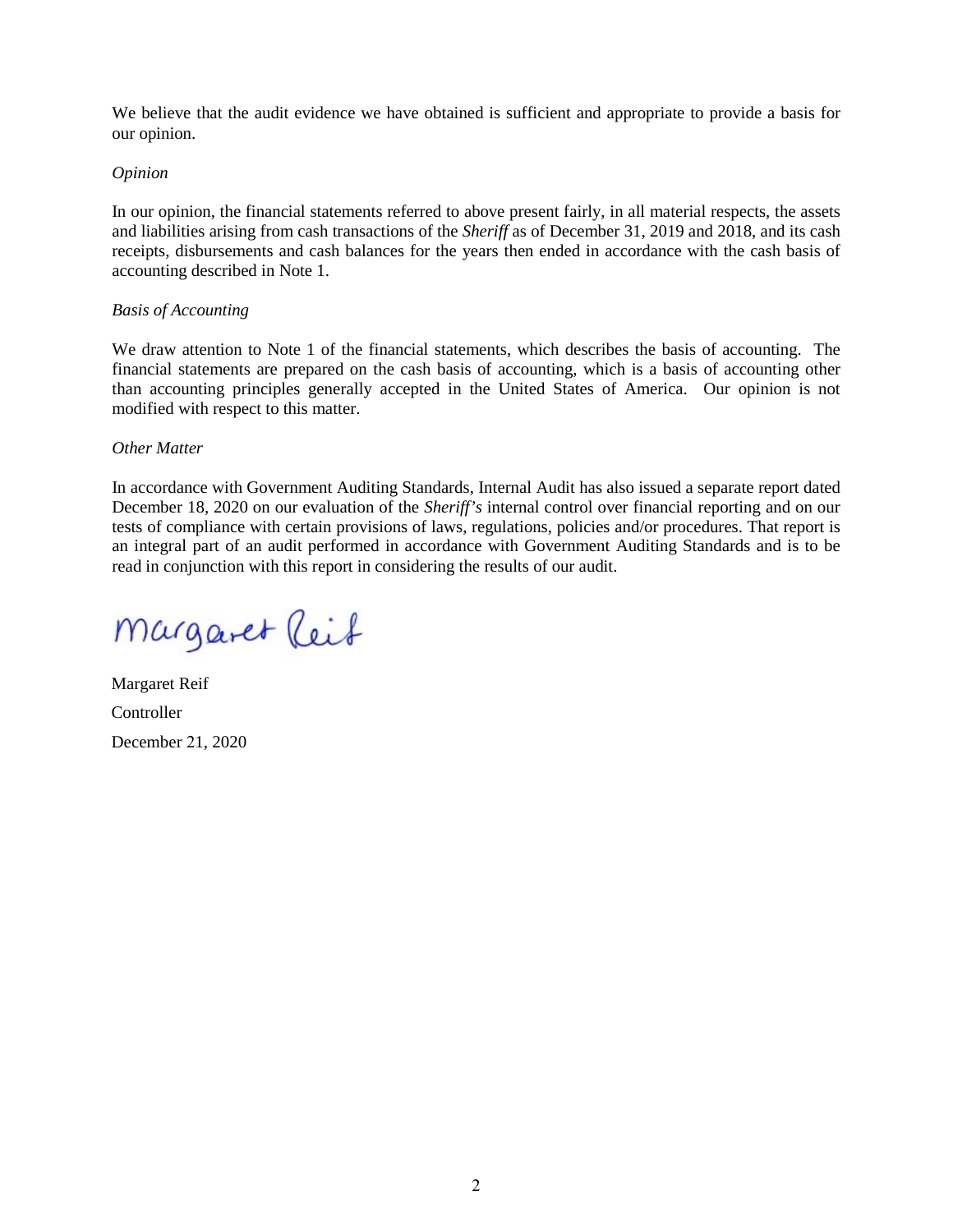## **Office of the Sheriff**

## **Statements of Assets and Liabilities – Cash Basis**

## **December 31, 2019 and 2018**

|                                        | 2019            | 2018                     |
|----------------------------------------|-----------------|--------------------------|
| Assets                                 |                 |                          |
| Cash - Operating                       | \$<br>3,367,150 | \$<br>1,827,643          |
| Cash - Surcharge                       | 31,827          | 31,359                   |
| Cash - Imprest Fund                    | 5,000           | 5,000                    |
| Cash - Petty Cash/Change Fund          | 350             | 350                      |
| <b>Total Assets</b>                    | 3,404,327       | 1,864,352                |
| <b>Liabilities</b>                     |                 |                          |
| Due to County - Fees                   | \$<br>62,773    | $\mathcal{S}$<br>190,566 |
| Due to Commonwealth of PA              | 43,378          | 41,306                   |
| Due to County - Imprest Fund           | 5,000           | 5,000                    |
| Due to County - Petty Cash/Change Fund | 350             | 350                      |
| Funds Held in Escrow                   | 3,292,826       | 1,627,130                |
| <b>Total Liabilities</b>               | 3,404,327       | 1,864,352                |

*The accompanying notes are an integral part of these financial statements.*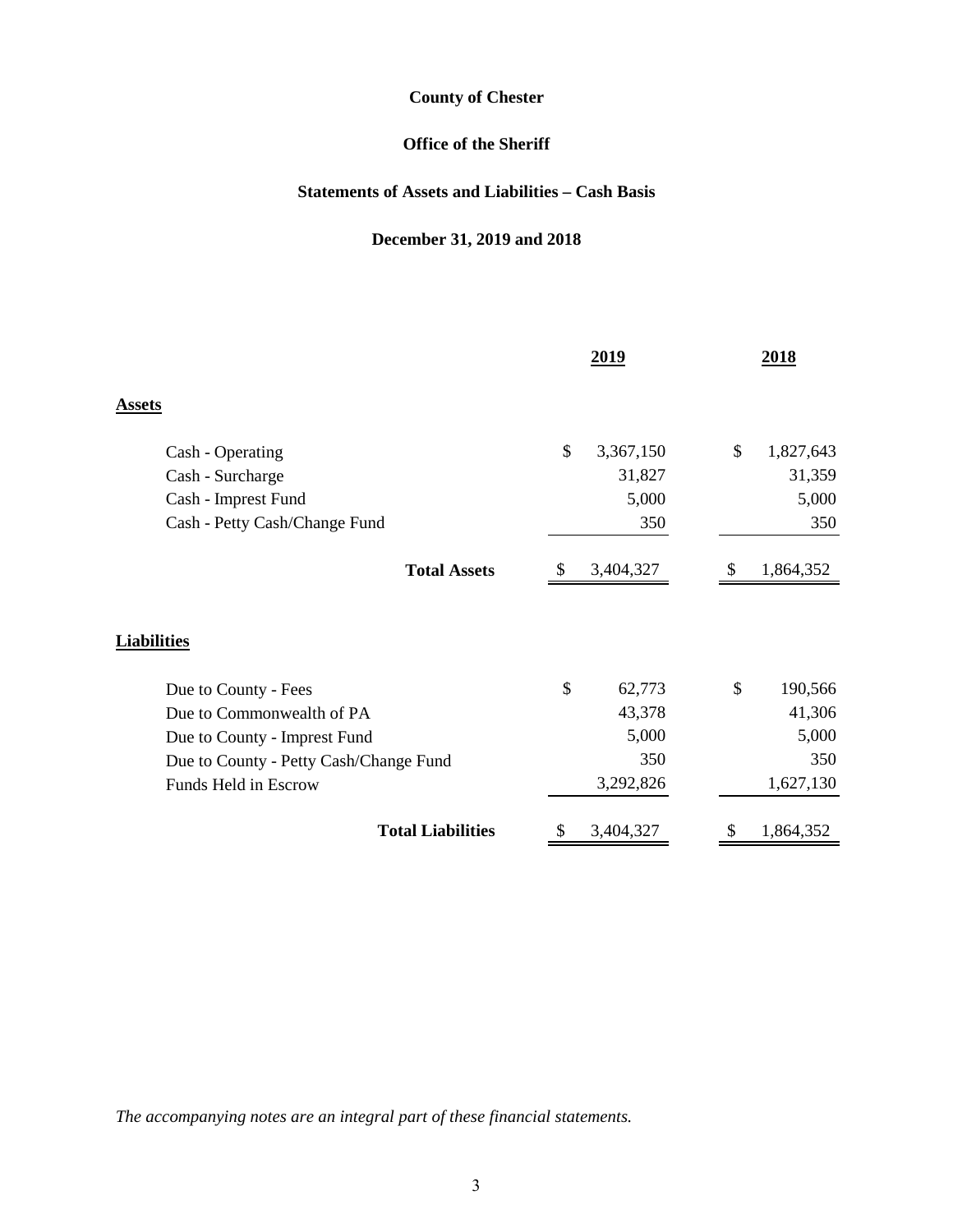## **Office of the Sheriff**

## **Statements of Receipts, Disbursements and Cash Balances – Cash Basis Operating Account**

## **For the Years Ended December 31, 2019 and 2018**

|                                 | 2019          | 2018            |
|---------------------------------|---------------|-----------------|
| <b>Receipts</b>                 |               |                 |
| Fees                            | \$<br>973,289 | \$<br>1,286,682 |
| Funds Held in Escrow            | 17,998,756    | 23,972,254      |
| <b>Total Receipts</b>           | 18,972,045    | 25,258,936      |
| <b>Disbursements</b>            |               |                 |
| County of Chester - Fees        | 1,089,607     | 1,167,058       |
| Commonwealth of PA              | 11,471        | 13,561          |
| Funds Held in Escrow            | 16,331,460    | 25,542,453      |
| <b>Total Disbursements</b>      | 17,432,538    | 26,723,072      |
| <b>Cash Increase (Decrease)</b> | 1,539,507     | (1,464,136)     |
| Cash, Beginning of Year         | 1,827,643     | 3,291,779       |
| Cash, End of Year               | 3,367,150     | 1,827,643       |

*The accompanying notes are an integral part of these financial statements.*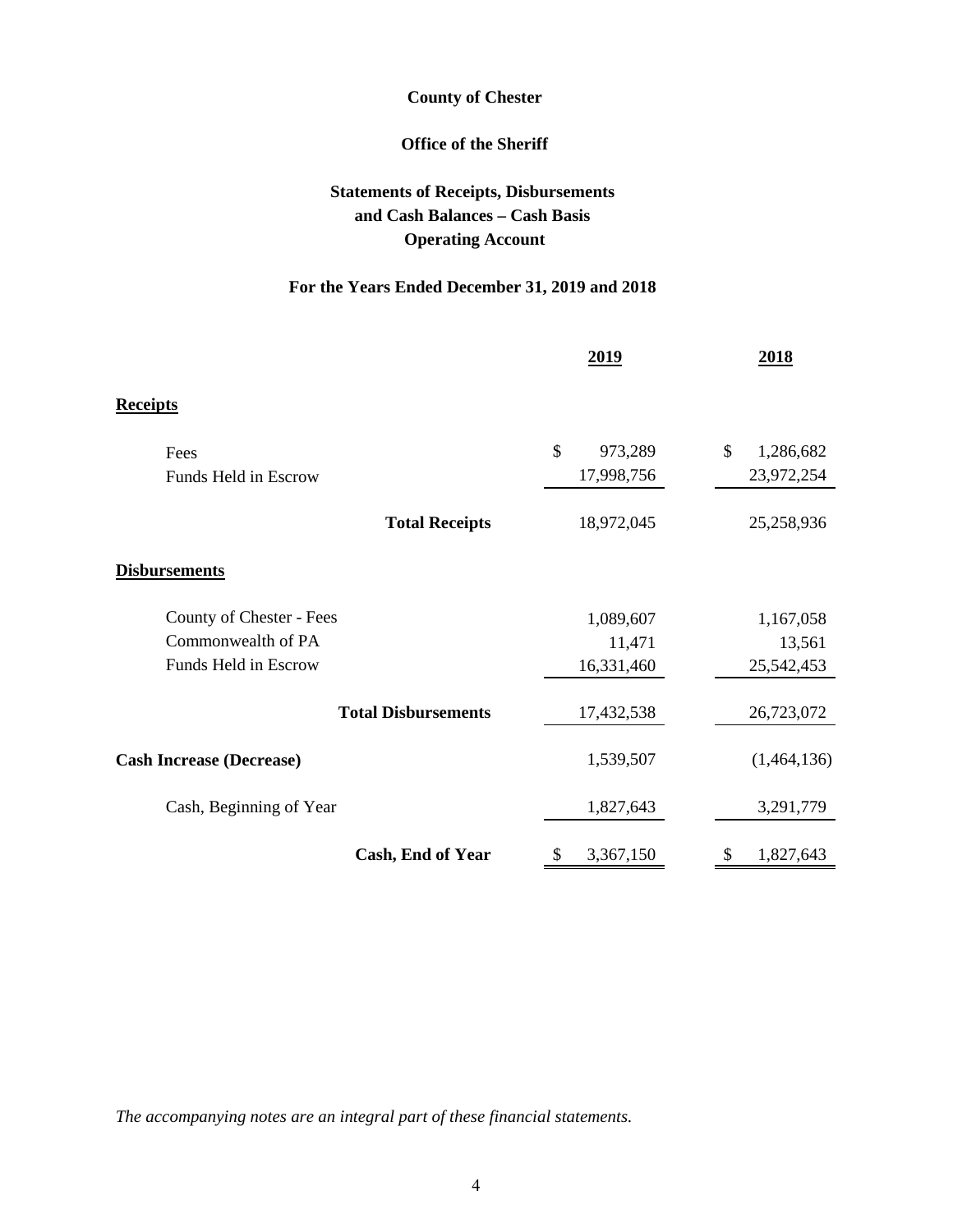## **Office of the Prothonotary**

## **Statements of Receipts, Disbursements and Cash Balances – Cash Basis Surcharge Account**

## **For the Years Ended December 31, 2019 and 2018**

|                                 | 2019          | 2018          |
|---------------------------------|---------------|---------------|
| <b>Receipts</b>                 |               |               |
| Fees                            | 126,018<br>\$ | 126,386<br>\$ |
| <b>Total Receipts</b>           | 126,018       | 126,386       |
| <b>Disbursements</b>            |               |               |
| Commonwealth of PA - Fees       | 125,550       | 129,860       |
| <b>Total Disbursements</b>      | 125,550       | 129,860       |
| <b>Cash Increase (Decrease)</b> | 468           | (3, 474)      |
| Cash, Beginning of Year         | 31,359        | 34,833        |
| Cash, End of Year               | 31,827        | 31,359        |

*The accompanying notes are an integral part of these financial statements.*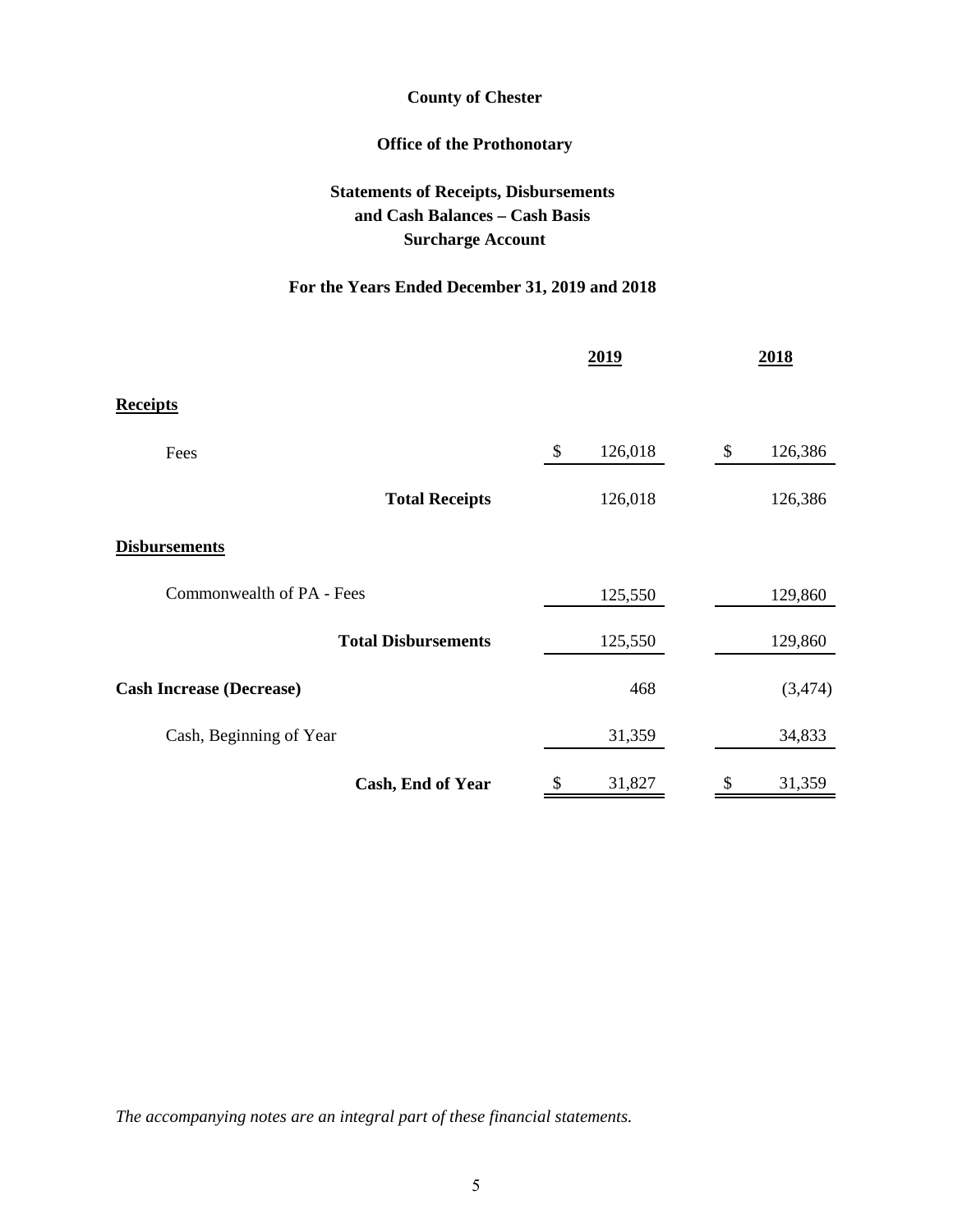#### **Office of the Sheriff**

#### **For the Years Ended December 31, 2019 and 2018**

#### **Notes to Financial Statements**

#### *Note 1 - Summary of Significant Accounting Principles*

#### **Basis of Accounting**

The books and records of the *Sheriff* are maintained on the cash basis of accounting. Consequently, receipts are recognized when received rather than when assessed or otherwise due and disbursements are recognized when paid rather than when the obligation is incurred. Accordingly, the accompanying statements do not present the assets, liabilities, receipts, disbursements, and cash balance in accordance with generally accepted accounting principles.

#### **Background and Reporting Entity**

The *Sheriff* acts as a conduit for the Commonwealth of Pennsylvania, the County of Chester, related political subdivisions, and the citizens it serves. Consequently, the *Sheriff's* cash balance at any point in time represents undisbursed funds to one (or all) of these parties. For financial statement purposes, these undisbursed funds are included as a liability of the *Sheriff.*

The actual operating expenses of the *Sheriff* are paid by the County of Chester. These costs include the salaries and wages of office employees, fringe benefits, postage, telephone, office supplies, computer/LAN use, and furniture and equipment. These costs are not included in the audited Statements of Cash Receipts, Disbursements, and Cash Balance.

#### *Note 2 – Elected Official*

Carolyn Welsh served at the Office of the Sheriff for the period January 3, 2000 to January 6, 2020.

Fredda Maddox now serves at the Office of the Sheriff for the period beginning January 6, 2020 to current.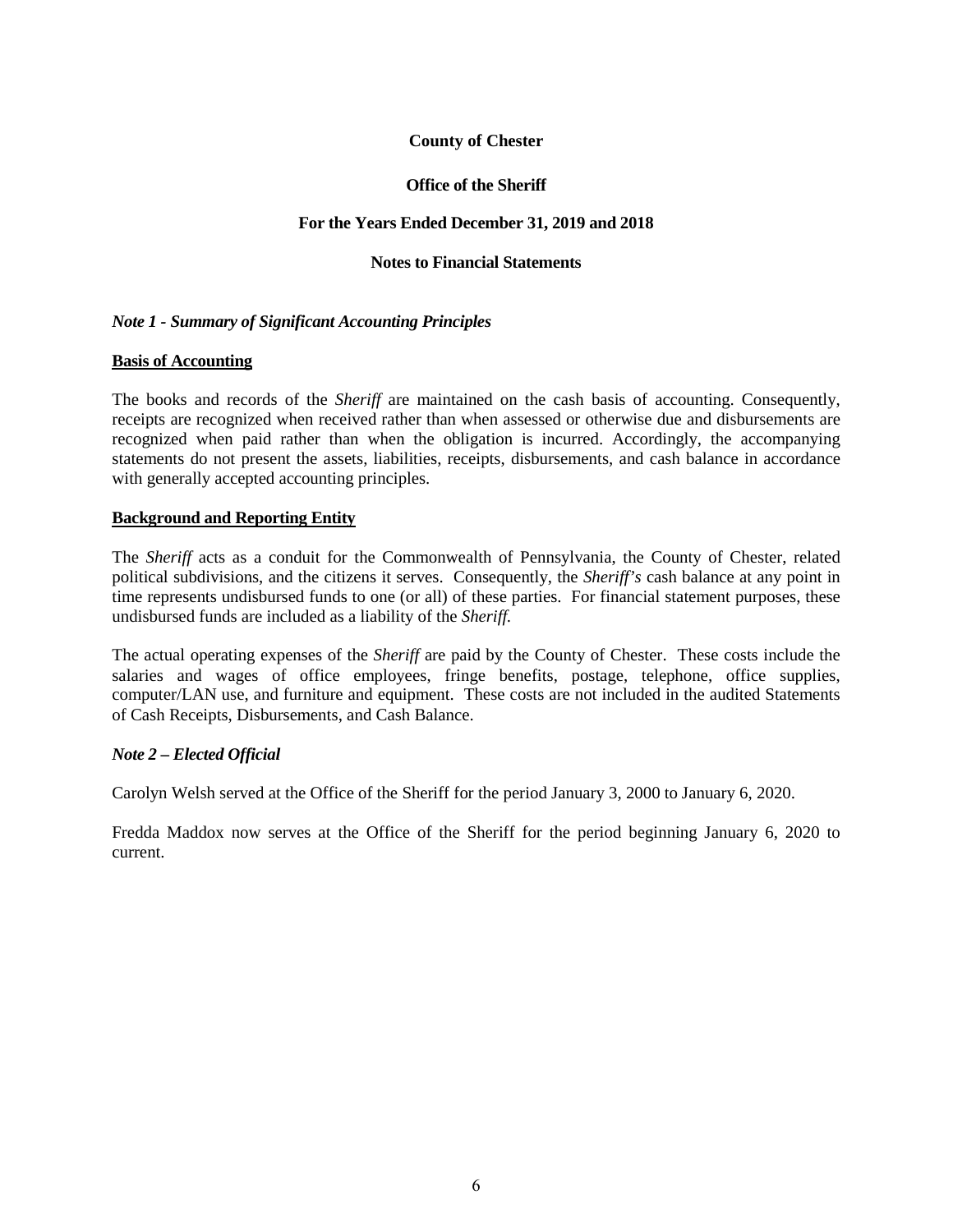

## **COUNTY OF CHESTER** OFFICE OF THE CONTROLLER

313 WEST MARKET STREET, SUITE 6302, P.O. BOX 2748, WEST CHESTER, PA 19380-0991 TELEPHONE: (610) 344-6155 FAX: (610) 344-6750

**MARGARET REIF** CONTROLLER

December 21, 2020

Fredda Maddox, Sheriff Office of the Sheriff Chester County Justice Center 201 West Market Street, Suite 1201 West Chester, PA 19380-0989

#### **INDEPENDENT AUDITOR'S REPORT**

## **Independent Auditor's Report on Internal Control Over Financial Reporting and on Compliance and Other Matters**

In planning our audit of the financial statements of the Office of the Sheriff *(Sheriff)* as of and for the years ended December 31, 2019 and 2018, in accordance with auditing standards generally accepted in the United States of America, we considered the *Sheriff's* internal control over financial reporting as a basis for designing our audit procedures for the purpose of expressing our opinion on the financial statements, but not for the purpose of expressing an opinion on the effectiveness of the *Sheriff's* internal control over financial reporting. Accordingly, we do not express an opinion on the effectiveness of the *Sheriff's* internal control over financial reporting.

Our consideration of internal control over financial reporting was for the limited purpose described in the preceding paragraph and was not designed to identify all deficiencies in internal control over financial reporting that might be significant deficiencies or material weaknesses and therefore, there can be no assurance that all significant deficiencies or material weaknesses have been identified.

A deficiency in internal control exists when the design or operation of a control does not allow management or employees, in the normal course of performing their assigned functions, to prevent, or detect and correct misstatements on a timely basis. A material weakness is a deficiency, or a combination of deficiencies, in internal control, such that there is a reasonable possibility that a material misstatement of the *Sheriff's* financial statements will not be prevented, or detected and corrected on a timely basis. A *significant deficiency* is a deficiency, or a combination of deficiencies, in internal control that is less severe than a material weakness, yet important enough to merit attention by those charged with governance.

As part of obtaining reasonable assurance about whether the *Sheriff's* financial statements are free of material misstatement, we performed tests of its compliance with certain provisions of laws and regulations, noncompliance with which could have a direct and material effect on the determination of financial statement amounts. However, providing an opinion on compliance with those provisions was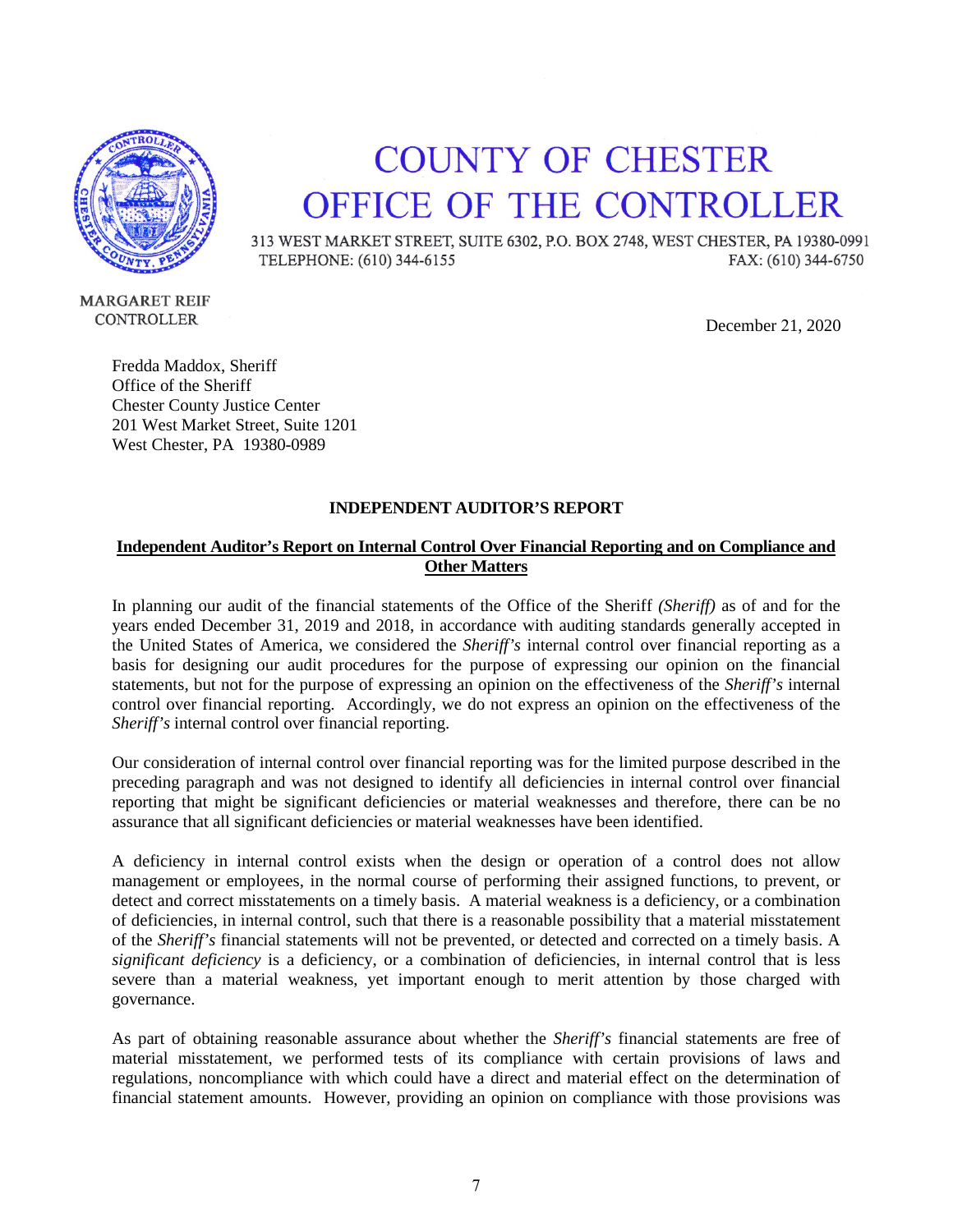not an objective of our audit, and accordingly, we do not express such an opinion. The results of our tests disclosed no instances of noncompliance or other matters that are required to be reported under *Government Auditing Standards*.

#### **Independent Auditor's Report on Internal Control Over Financial Reporting and on Compliance and Other Matters**

We noted certain matters that we reported to management of the *Sheriff* in a separate letter dated December 21, 2020, regarding segregation of duties, interest, cash receipts, voided disbursements, and escheats.

This report is intended for the information of the Chester County Commissioners, the Chester County Court of Common Pleas, the Auditor General of Pennsylvania, and all other political affiliates served by the *Sheriff*. This report is, however, a matter of public record, and its distribution is not limited.

Margaret Reif

Margaret Reif **Controller**